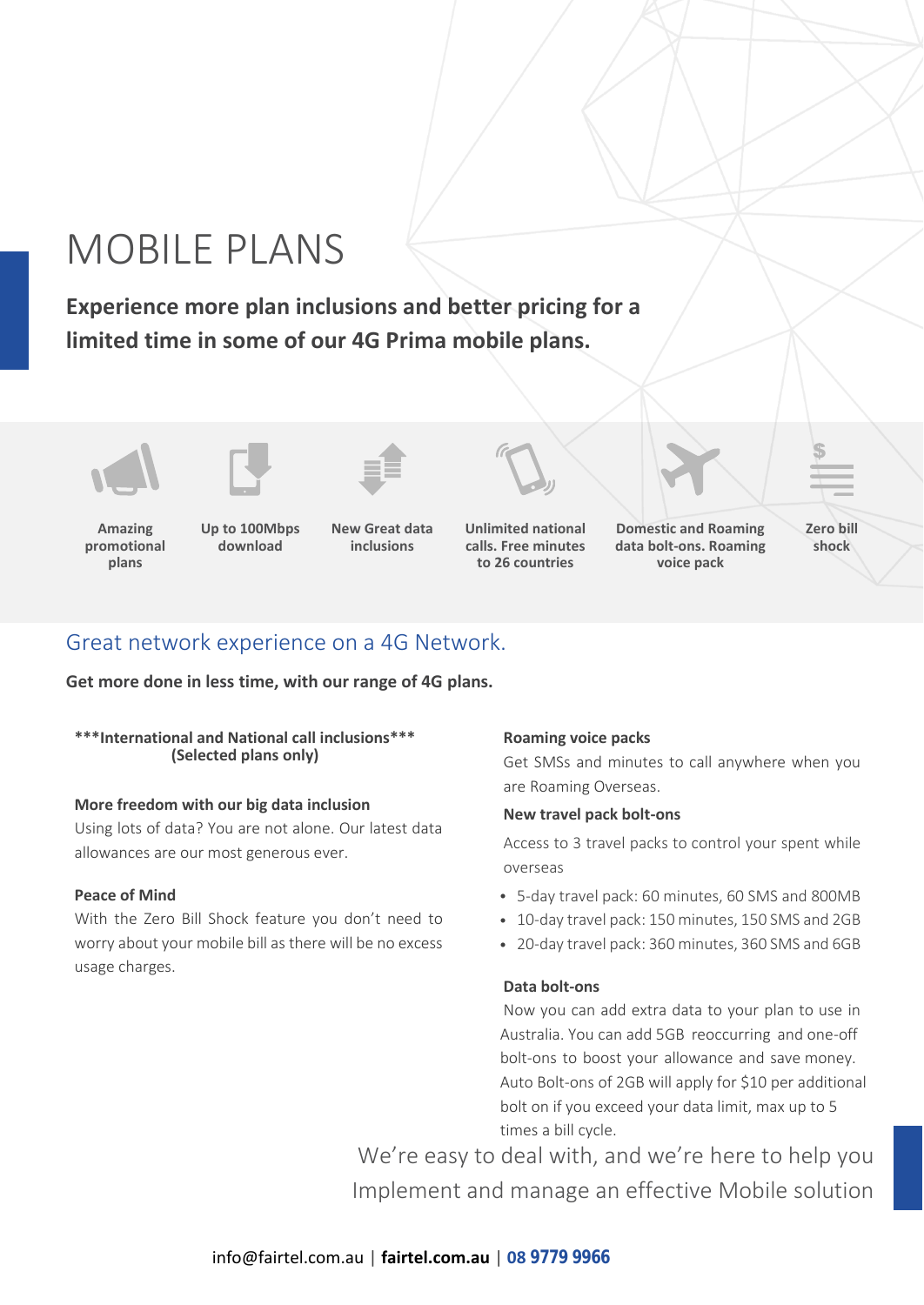# MONTH - MONTH PLANS

|                                                      |           | T 1GB Plan \$15 T 3GB Plan \$23 T 10GB Plan\$29 |           | ***These plans DO NOT include<br>the international Calls & SMS *** |
|------------------------------------------------------|-----------|-------------------------------------------------|-----------|--------------------------------------------------------------------|
|                                                      | 1 month   | 1month                                          | 1 month   |                                                                    |
| Calls                                                | Unlimited | Unlimited                                       | Unlimited |                                                                    |
| <b>SMS</b>                                           | Unlimited | Unlimited                                       | Unlimited |                                                                    |
| MMS (photo)                                          | Unlimited | Unlimited                                       | Unlimited |                                                                    |
| Data <sup>*</sup>                                    | 1GB       | 3GB                                             | 10GB      |                                                                    |
| International<br>calls**                             |           | $\blacksquare$                                  |           |                                                                    |
| Calls to 1800                                        | Unlimited | Unlimited                                       | Unlimited |                                                                    |
| <b>Calls to 13-1300</b>                              | Unlimited | Unlimited                                       | Unlimited |                                                                    |
| <b>Calls between</b><br>users on the<br>same network | Unlimited | Unlimited                                       | Unlimited |                                                                    |

*Prices include GST -\*Excess data usage is charged at \$0.03/MB (\$30.72/GB). Or 2GB Auto bolt-on's automatically apply up to 5 times for \$10 each.* 

We're easy to deal with, and we're here to help you implement and manage an effective Cloud PBX solution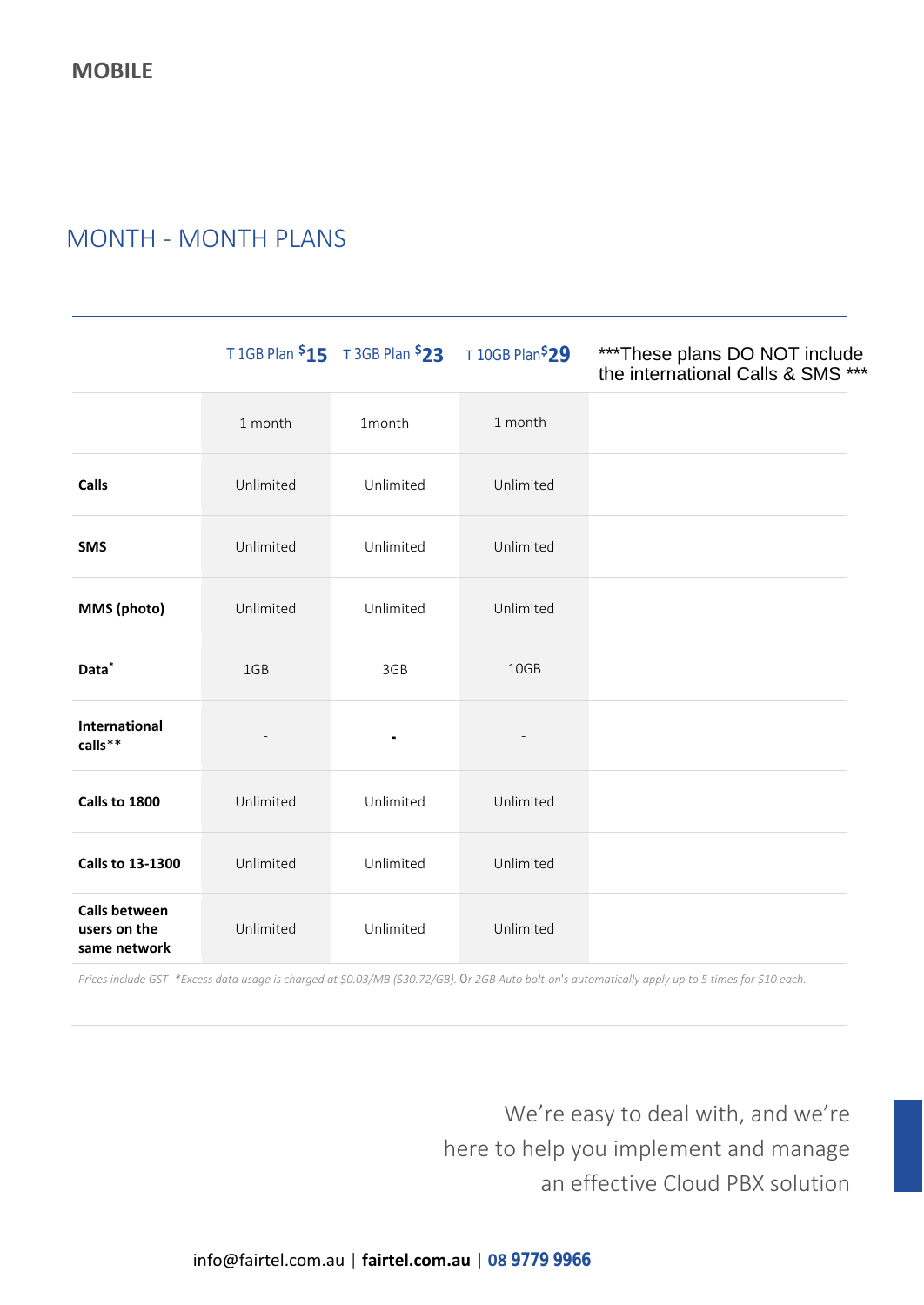# MONTH - MONTH PLANS **\*\*\*Includes\*\*\***

# **UnlimitedCalls & SMS to top 15 Countries**

|                                                      |                                                                                                                                                                                                                                                                | T 20GB Plan $$33$ T 30GB Plan $$40$ T 60GB Plan $$55$ |           | T 100GB plan <sup>\$</sup> 70 |  |  |
|------------------------------------------------------|----------------------------------------------------------------------------------------------------------------------------------------------------------------------------------------------------------------------------------------------------------------|-------------------------------------------------------|-----------|-------------------------------|--|--|
|                                                      | 1month                                                                                                                                                                                                                                                         | 1month                                                | 1 month   | 1 month                       |  |  |
| Calls                                                | Unlimited                                                                                                                                                                                                                                                      | Unlimited                                             | Unlimited | Unlimited                     |  |  |
| <b>SMS</b>                                           | Unlimited                                                                                                                                                                                                                                                      | Unlimited                                             | Unlimited | Unlimited                     |  |  |
| MMS (photo)                                          | Unlimited                                                                                                                                                                                                                                                      | Unlimited                                             | Unlimited | Unlimited                     |  |  |
| Data <sup>*</sup>                                    | 20GB                                                                                                                                                                                                                                                           | 30GB                                                  | 60GB      | <b>100GB</b>                  |  |  |
| <b>International</b><br>calls**                      | These plans have included Unlimited calls to International landlines, mobiles or<br>SMS to the following 15 countries<br>China, Hong Kong, Malaysia, Singapore, UK, Germany, India, NZ, South Korea,<br>Vietnam, Greece, Ireland, Indonesia, Thailand and USA. |                                                       |           |                               |  |  |
| Calls to 1800                                        | Unlimited                                                                                                                                                                                                                                                      | Unlimited                                             | Unlimited | Unlimited                     |  |  |
| <b>Calls to 13-1300</b>                              | Unlimited                                                                                                                                                                                                                                                      | Unlimited                                             | Unlimited | Unlimited                     |  |  |
| <b>Calls between</b><br>users on the<br>same network | Unlimited                                                                                                                                                                                                                                                      | Unlimited                                             | Unlimited | Unlimited                     |  |  |

*Prices include GST -\*Excess data usage is charged at \$0.03/MB (\$30.72/GB). Or 2GB Auto bolt-on's automatically apply up to 5 times for \$10 each*

We're easy to deal with, and we're here to help you implement and manage an effective Cloud PBX solution